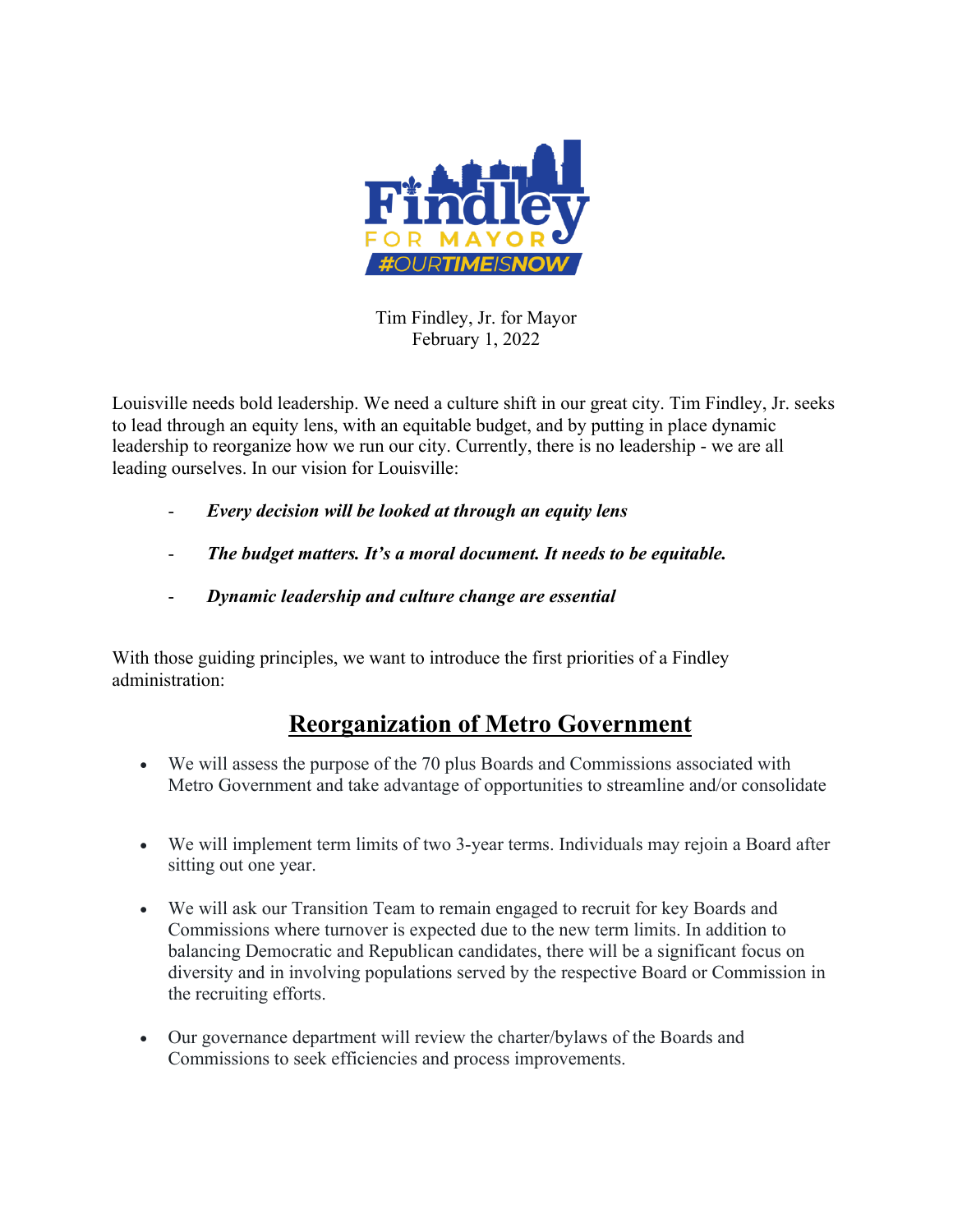- Principles governing the overhaul including Equity, Competitiveness, Innovation and Technology.
- Our plans and goals will be public and transparent. We will make a call for innovative ideas through a public hotline.

# **Public Safety**

- **Focus on dealing with root causes:** The risk factors that lead to violence in Louisville (and across the country) are fundamentally about the reduction of poverty, health equity, and the blossoming of opportunity. In our city, like many others, gun violence is concentrated in a few disinvested neighborhoods and a growing body of evidence demonstrates that a focus on affordable housing, including rehabilitating vacant lots and parks, improved income through jobs and increasing involvement of community organizations can significantly decrease violence within these neighborhoods. Our focus will be on changing the way leadership and resources are organized to invest in the people, to invest in alternative approaches to truly keeping all people safe.
- **Transform policing while addressing rising crime:** Too many people are dying, are arrested for nonviolent offenses, and are wrongfully targeted by law enforcement. We're committed to standing up against aggressive policing practices, abuse, an absence of transparency, and cover-ups that have plagued this department and eroded public trust. To that end, this administration seeks to:
	- REMOVE BARRIERS TO EFFECTIVE MISCONDUCT INVESTIGATIONS AND CIVILIAN OVERSIGHT
		- o Remove contract provisions, local policies, and provisions in state Law Enforcement Officers' Bills of Rights laws that:
			- Allow officers to wait 48 hours or more before being interrogated after an incident
			- Prevent investigators from pursuing other cases of misconduct revealed during an investigation
			- Prevent an officer's name or picture from being released to the public
			- § Prohibit civilians from having the power to discipline, subpoena, or interrogate police officers
			- State that the police chief has the sole authority to discipline police officers
			- Enable officers to appeal a disciplinary decision to a hearing board of other police officers
			- Enable officers to use the contract grievance process to have an outside arbitrator reverse disciplinary decisions and reinstate officers who have committed misconduct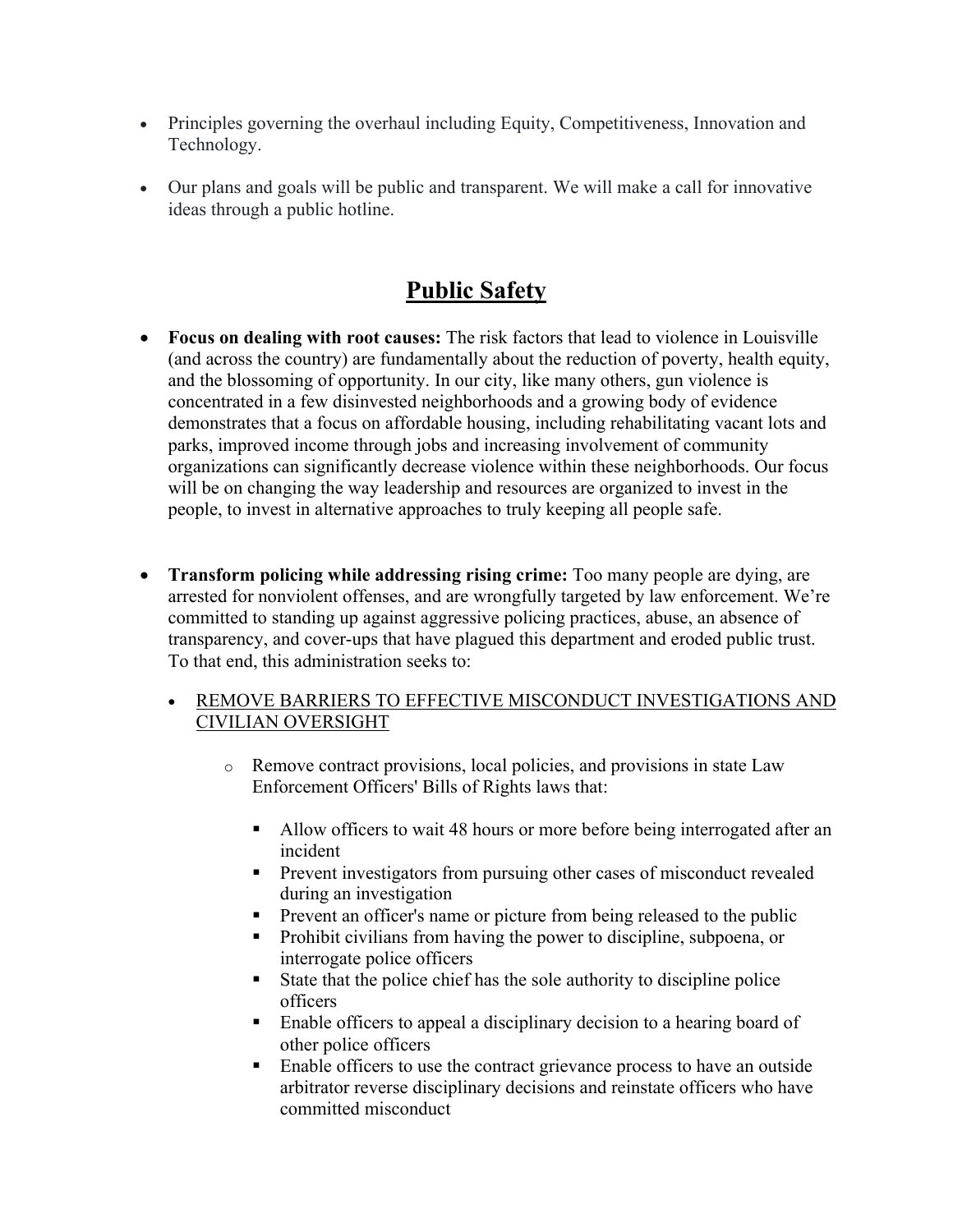- Prevent an officer from being investigated for an incident that happened 100 or more days prior
- Allow an officer to choose not to take a lie detector test without being punished, require the civilian who is accusing that officer of misconduct to pass a lie detector first, or prevent the officer's test results from being considered as evidence of misconduct

### • KEEP OFFICERS' DISCIPLINARY HISTORY ACCESSIBLE TO POLICE DEPARTMENTS AND THE PUBLIC

- o Retain and make publicly available crime clearance data, particularly data on crime "cleared by exceptional means," and remove contract provisions, local and state policies, and provisions in state Law Enforcement Officers' Bills of Rights laws that allow police officers to:
	- Expunge or destroy records of past misconduct (both sustained and unsustained) from their disciplinary file
	- **•** Prevent their disciplinary records from being released to the public via a Freedom of Information Act (FOIA) request

### • ENSURE FINANCIAL ACCOUNTABILITY FOR OFFICERS AND POLICE DEPARTMENTS THAT KILL OR SERIOUSLY INJURE CIVILIANS

- o Remove contract provisions, local policies, and provisions in state Law Enforcement Officers' Bills of Rights laws that:
	- Require officers to be given paid administrative leave or paid desk-duty during an investigation following a police shooting or other use of deadly force
	- **•** Prevent officers from receiving unpaid suspensions as discipline for misconduct or allow officers to use vacation or discretionary time to pay themselves while on suspension
	- Allow officers to receive paid leave or paid desk-duty after being charged with a felony offense

#### • THIS ADMINISTRATION IS ALSO COMMITTED TO ADDRESSING THE EPIDEMIC OF GUN VIOLENCE IN LOUISVILLE

- o We will invest in community violence intervention (CVI) programs that address the cycle of intergenerational poverty, violence, and trauma that drives gun violence.
- o This administration will rethink how we spend our tax dollars, and shift from massive spending on police to an investment in a shared vision of community safety that actually works.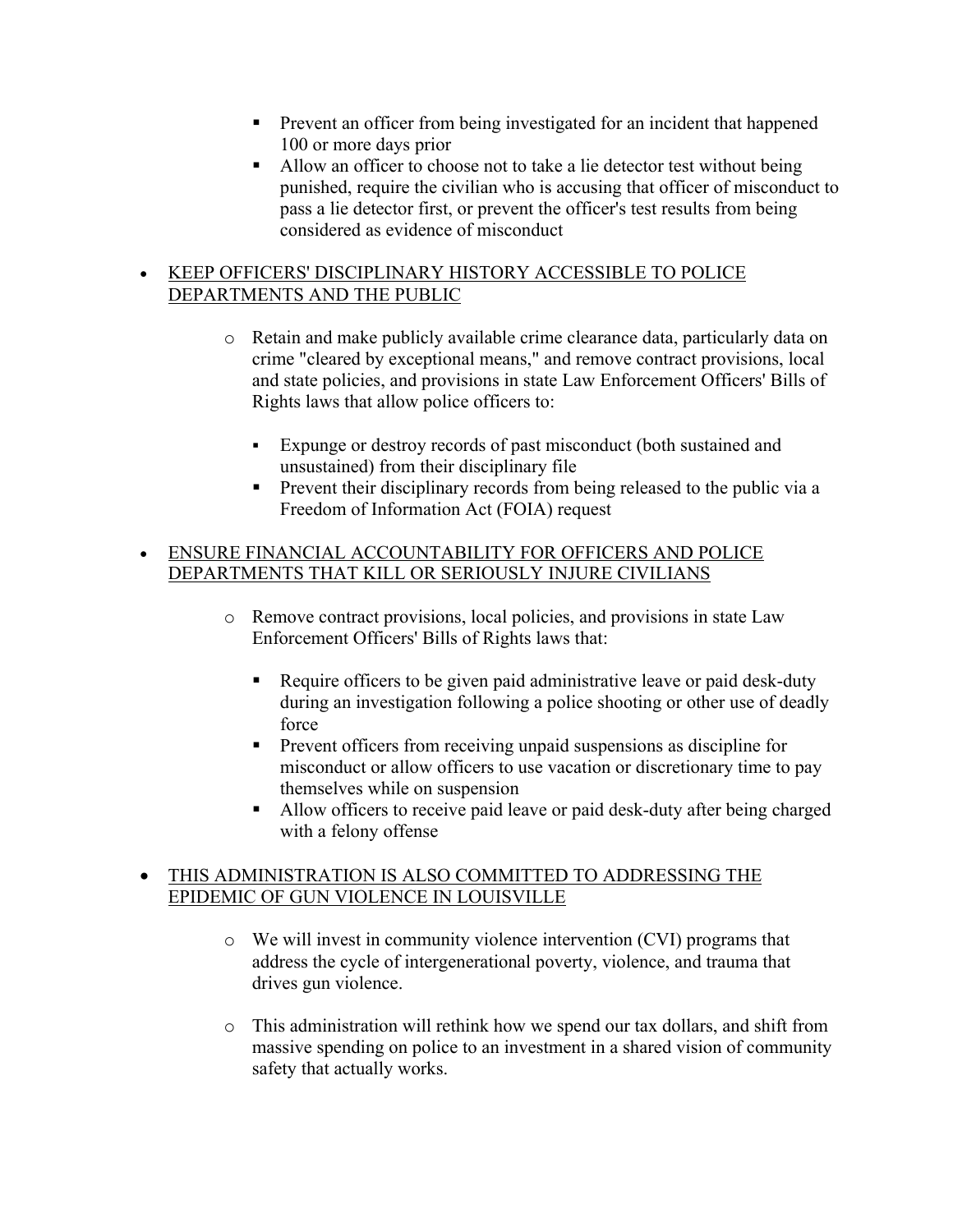- o Build upon the Group Violence Intervention program.
	- § With the exception of the violent criminals in and around the gangs in the city, we will leverage the Group Violence Intervention program involving local and federal law enforcement agencies, criminal justice entities and city departments for a more holistic approach to reduce gun violence and "minimize harm to community by replacing enforcement with deterrence."
- FUND ADDITIONAL GRASSROOTS ORGANIZATIONS
	- o We will seek stronger partnerships and funding relationships with grassroots community-based organizations, community organizers, and faith-based organizations that have strong community relationships and infrastructure for youth engagement and violence interruption. We know that, ultimately, prevention is our greatest opportunity to reduce violence.

#### • EXPAND MENTAL HEALTH SUPPORT ESTABLISH AND ESTABLISH ALTERNATIVE APPROACHES TO MENTAL HEALTH CRISES

- o This administration will aim for every person in Louisville to have access to well-trained, certified, mental health professionals and resources. That means not only ensuring mental health is covered by insurance, but also ensuring that providers are recruiting and working with a diverse pool of trauma-informed, healing-centered, culturally responsive practitioners.
- o Mental health crises should not be excuses for heavy-handed police interventions, and are best handled by mental health professionals. To that end, this administration will:
	- § Establish and fund Mental Health Response Teams outside of LMPD, to respond to crisis situations. These approaches have been proven to reduce police use of force in these situations by nearly 40%.
	- Establish a team of mental health professionals, social workers and/or crisis counselors to send as first responders to calls involving mental health crises, such as the CAHOOTS model implemented in Eugene.
	- Involve this multidisciplinary team in the planning, implementation and response to crises.
	- Require at least 40 hours of crisis intervention training for police officers (Ex: LAPD Mental Evaluation Team).
	- § Support existing and emerging non-clinical mental health interventions such as psychosocial education, holistic support systems, art-based methods, and peer-based support that is delivered by people of color and offered in safe spaces to increase access to services and to reduce stigma.
	- § Be intentional with implementing a plan that includes destigmatizing treatment and interventions so people utilize the services offered.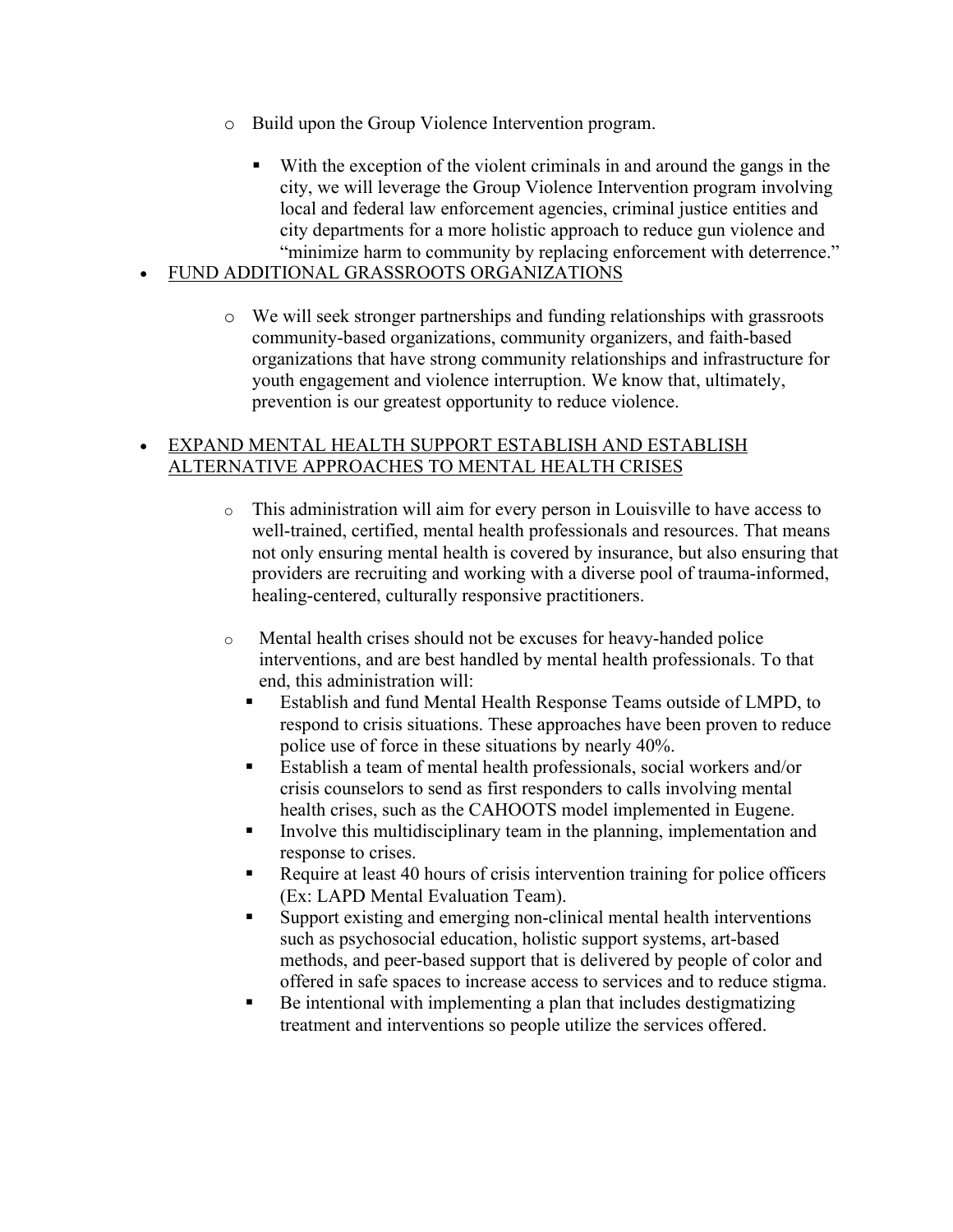# **Piloting a Universal Basic Income (UBI)**

• This administration will bring a renewed focus to investing in our working class, which is the backbone of our great city. That includes exploring the viability of a universal basic income to cover basic living costs. A UBI program creates a system where residents of an area are given a direct cash payment at regular intervals to alleviate poverty, grow the economy, and improve the lives of people just barely getting by.

As our poverty rate in Louisville, and especially our child poverty rate, is so high, clearly our current policies are not working. In Louisville, 11.4% of our residents live in poverty. For children, that rate is 19.5%, and 16.2% are food insecure.

According to Mayors for a Guaranteed Income, there have been 28 UBI pilot programs in cities across the country. The most famous of these programs was in Stockton, California, championed by former Mayor Michael Tubbs.

In the Stockton program, 125 random people living in low-income neighborhoods were given \$500 a month with no strings attached. The results were clear. Money tended to go towards essentials like food, utilities, and gas. Households receiving the payment paid down debt and even helped family members living in poverty. And the number of participants with a full-time job actually increased 12% versus 5% in the control group.

Poverty has proven to be cyclical and has held many in our community down for far too long. We seek to end this unnecessary cycle and give Louisvillians the support they need and deserve.

## **Offering Fare-Free Transit**

• This administration will partner with TARC to explore a fare free bus pilot program, either system wide or along some of its most popular routes. Cities such as Kansas City, Raleigh, Albuquerque, Boston, and Richmondhave all experimented with fare-free bus systems for some or all of their lines. All of these programs have been carried out with great success, increasing ridership and saving both individuals and communities money. TARC already offers free or reduced fares to certain groups such as children, students, or those over 65, so the concept is already present in our transit policies.

For TARC, farebox revenue makes up between 5 and 10% of overall revenue, or about \$5-7 million a year. This is hardly an insurmountable cost for Metro Government to make up, while the benefits are numerous. Free fares mean that people have more money to spend elsewhere. It means that they will make more trips than they would otherwise. Whatever is lost in fares is more than made up for in economic growth elsewhere. Kansas City's free fare program showed an increase in overall economic activity of between \$13 and \$17.9 million, for example.